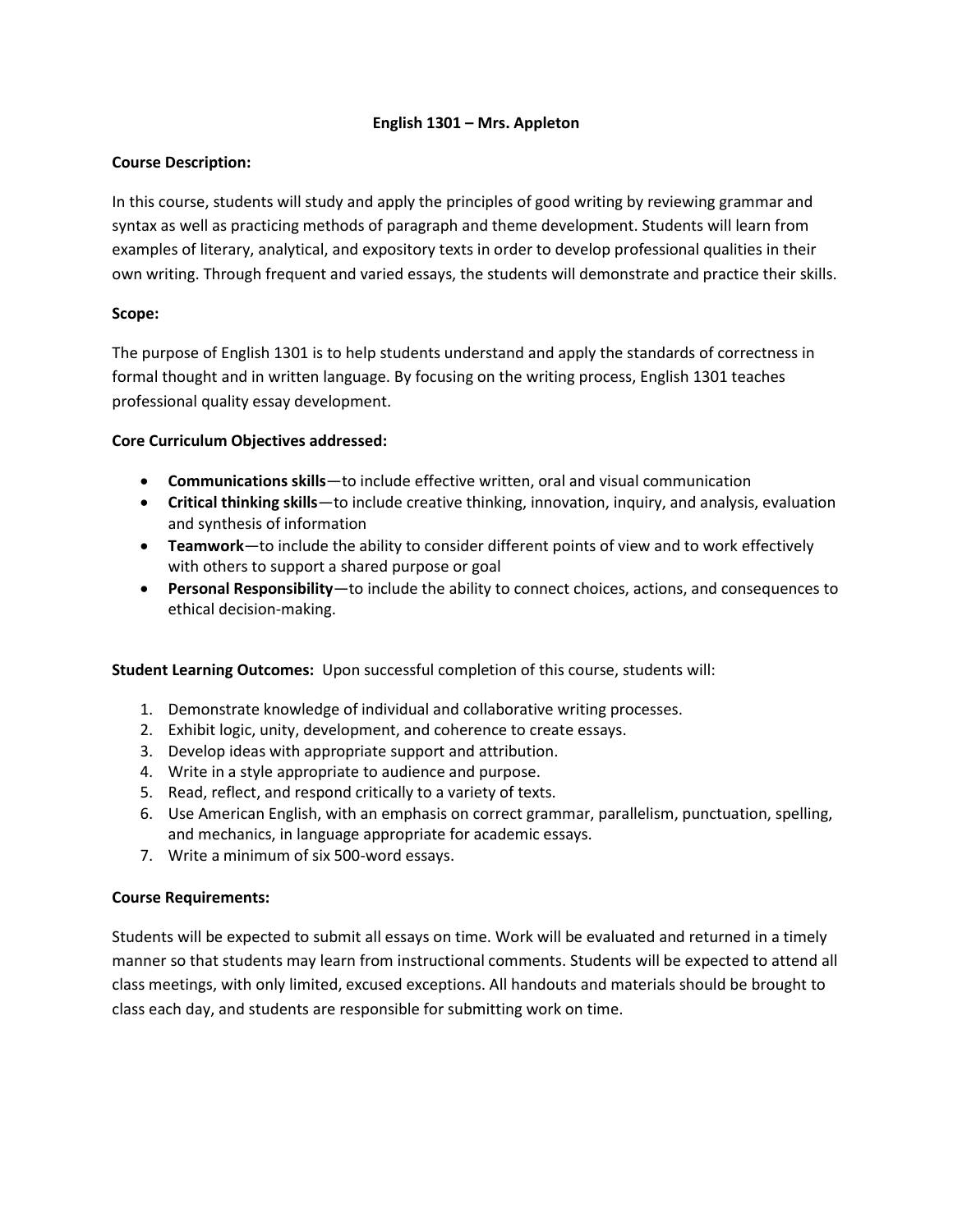#### **Academic Dishonesty:**

A student found to have engaged in academic dishonesty shall be subject to grade penalties on assignments or tests and disciplinary penalties in accordance with the Student Code of Conduct Level II Consequences. Academic dishonesty includes cheating or copying the work of another student, plagiarism, and unauthorized communication between students on any formal assessment (formative and summative). If the student found to be engaged in academic dishonesty is enrolled in dual-credit, the student will be immediately withdrawn from their SPC course by the teacher in accordance with SPC policy. The determination that a student has engaged in academic dishonesty shall be based on the judgment of the classroom teacher or another supervising professional employee, taking into consideration written materials, observation, or information from students.

## **Nondiscrimination Statement:**

It is the policy of this instructor not to discriminate on the basis of age, color, disability, ethnicity, gender, national origin, race, religion, sexual orientation, or veteran status. In addition to complying with federal and state equal opportunity laws and regulations, this diversity policy maintains that harassment based on individual differences to be inconsistent with SPC's instructional mission and educational goals.

#### **Diversity Statement:**

In this class, the teacher will establish and support an environment that values and nurtures individual and group differences and encourages engagement and interaction. Understanding and respecting multiple experiences and perspectives will serve to challenge and stimulate all of us to learn about others, about the larger world and about ourselves. By promoting diversity and intellectual exchange, we will not only mirror society as it is, but also model society as it should and can be.

- *South Plains College General Catalog*

## **Grading Policy:**

Writing assignments will supply 80% of the overall average. The remaining 20% will consist of class activities.

#### **Essay Assessment Guidelines:**

Essays may earn grades ranging from A to F based on the instructor's grading scale. Depending on the assignment, certain criteria may be weighted more than others, and the instructor's assignment may establish additional, more specific criteria. The quality of each of the criteria determines the letter grade. Not every essay will fit a single grade's description completely. Instructors may also include process assignments and drafts in their assessment of the final grade.

## **"A" Essay (Superior)**

To earn an "A," a paper meets all of the criteria below:

1. The paper fulfills all the basic requirements of the assignment (for example, topic, purpose, length, format).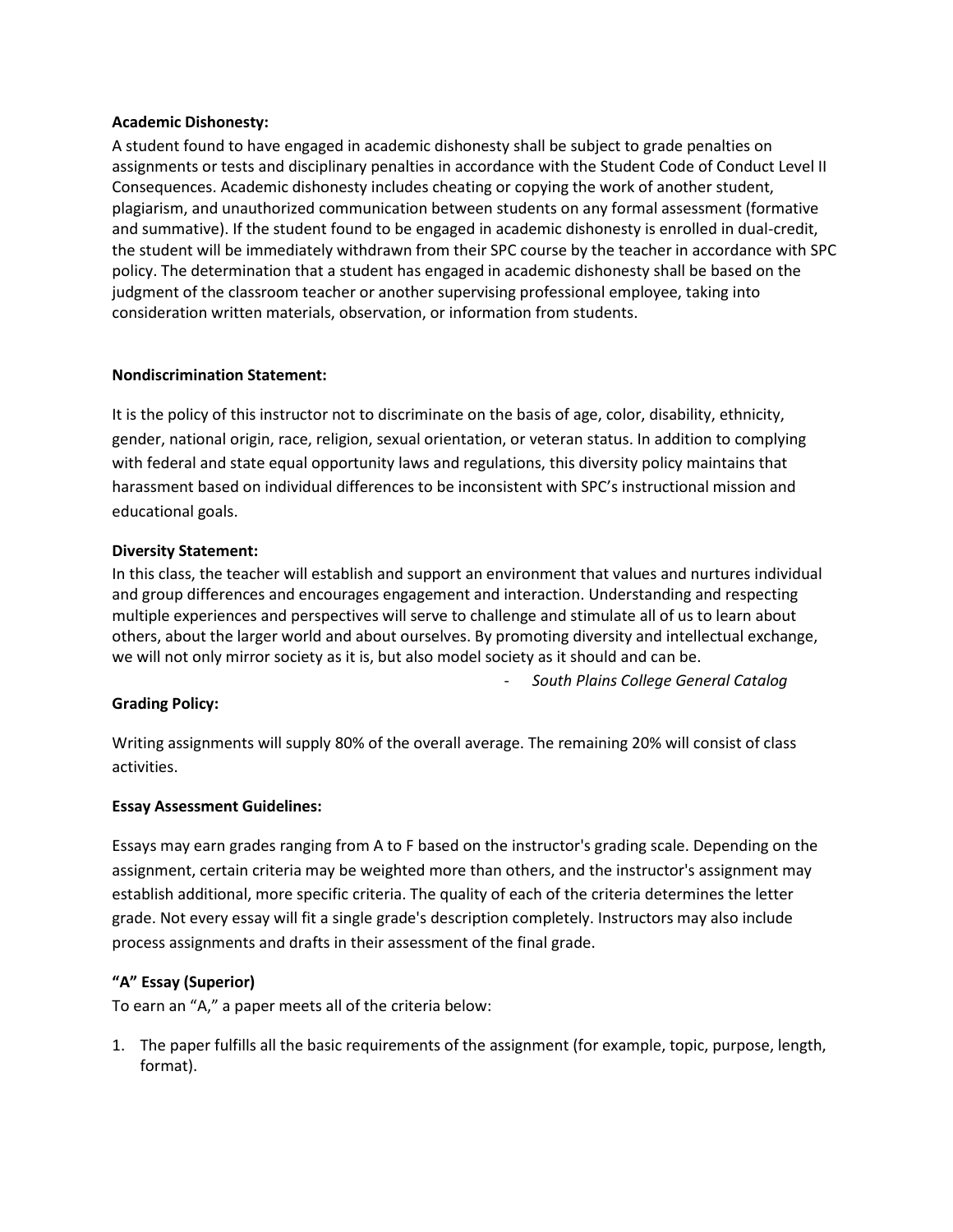- 2. **Unity:** The paper states a clear thesis, all topic sentences strongly support the thesis, and body paragraphs are unified around their topic sentences. The essay conveys a clear purpose and is tailored to a distinctive audience.
- 3. **Support**: Body paragraphs contain abundant, fresh details and examples that provide specific, concrete, logical evidence. If sources are required, the paper accurately integrates and correctly documents credible source material to add insight, sophistication, and complexity to the paper's ideas.
- 4. **Coherence:** The organization of the paper is excellent and logical (emphatic order, chronological order, etc.), transitions are sophisticated, and the paper exhibits mastery of basic components (introduction, conclusion, and body paragraph structure).
- 5. **Sentence Skills:** The paper contains no major errors (fragment, fused sentence, comma splice, subject-verb agreement, pronoun reference or agreement, verb form) and is virtually free of other grammar, spelling, wrong word, punctuation, mechanical, or point of view errors. Word choice and sentence variety (simple, compound, complex) are effective and powerful.

# **"B" Essay (Strong)**

To earn a "B," a paper meets all of the criteria below:

- 1. The paper fulfills all the basic requirements of the assignment (for example, topic, purpose, length, format).
- 2. **Unity:** The paper states a clear thesis, all topic sentences directly support the thesis, and body paragraphs display unity. The essay conveys good awareness of purpose and audience.
- 3. **Support**: Body paragraphs are well-developed with specific details, examples, and sound logic. If sources are required, the paper accurately uses and correctly documents credible source material to supplement its ideas.
- 4. **Coherence:** The organization of the paper is clear and helpful, transitions are helpful, and the paper exhibits strong basic components (introduction, conclusion, and body paragraph structure).
- 5. **Sentence Skills:** The paper contains no more than two major error types (fragment, fused sentence, comma splice, subject-verb agreement, pronoun reference or agreement, verb form) and very few other grammar, spelling, wrong word, punctuation, mechanical, or point of view errors. Word choice and sentence variety are strong.

# **"C" Paper (Acceptable)**

To earn a "C," a paper meets all of the criteria below:

- 1. The paper fulfills all the basic requirements of the assignment (for example, topic, purpose, length, format).
- 2. **Unity:** A thesis is stated but may lack a strong claim or be obvious or predictable; topic sentences adequately support the thesis. One error in paragraph unity may occur. The essay's purpose and audience are adequately conveyed.
- 3. **Support**: Body paragraphs contain relevant details or logical reasons but need more specific examples/evidence. If sources are required, credible outside sources are usually integrated and cited correctly.
- 4. **Coherence:** Organization of ideas is satisfactory, transitions are logical, and the paper indicates competence in basic components (introduction, conclusion, and body paragraph structure).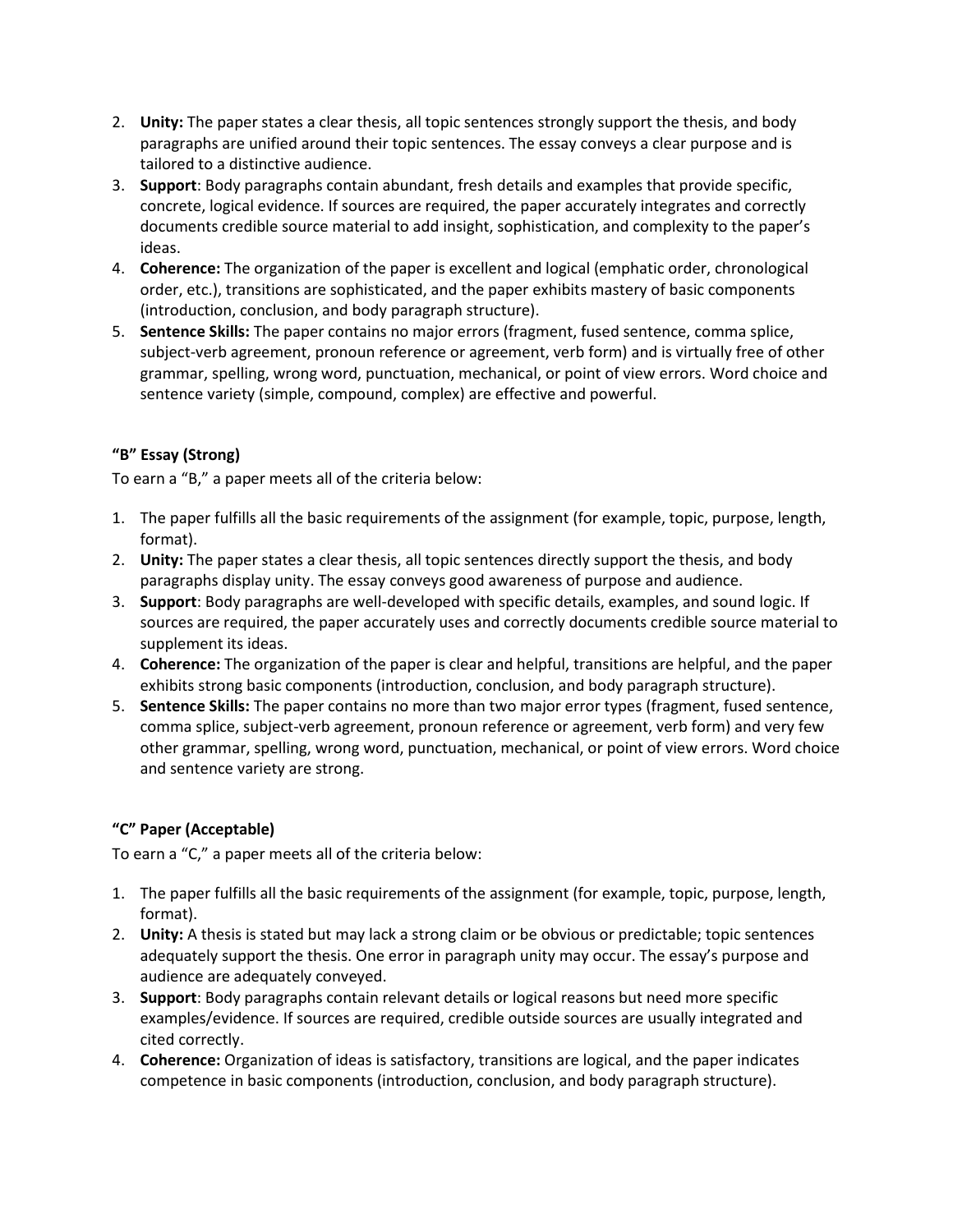5. **Sentence Skills:** The paper contains no more than four major error types (fragment, fused sentence, comma splice, subject-verb agreement, pronoun reference or agreement, verb form). Some other grammar, spelling, wrong word, punctuation, mechanical, or point of view errors are present but not distracting. Word choice and sentence variety are strong.

# **"D" Paper (Developing)**

To earn a "D," a paper will exhibit *one or more* of the weaknesses below:

- 1. The paper only partially fulfills one or more of the basic requirements of the assignment (for example, topic, purpose, length, format).
- 2. **Unity:** The thesis may announce the topic but no claim, contain more than one idea, or be too vague, too broad, or too narrow. Topic sentences are not tied to the thesis. Two errors in paragraph unity may occur. Essay conveys little awareness of audience or purpose.
- 3. **Support**: Details are sparse or vague and consist of generalizations, clichés, or repetition. If applicable, sources are insufficient and/or not always integrated or cited correctly.
- 4. **Coherence:** Organization is attempted but disjointed or confusing; transitions are sparse. The paper indicates awareness of but not competence in basic components (introduction, conclusion, and body paragraph structure).
- 5. **Sentence Skills:** The paper contains no more than six major error types (fragment, fused sentence, comma splice, subject-verb agreement, pronoun reference or agreement, verb form). Several other grammar, spelling, wrong word, punctuation, mechanical, or point of view errors distract from the content. Informal word choices occur with little or no variety in sentence type and length.

## **"F" Paper (Unacceptable)**

To earn an "F," a paper will exhibit *one or more* of the weaknesses below:

- 1. The paper fails to fulfill one or more of the basic requirements of the assignment (for example, topic, purpose, length, format).
- 2. **Unity:** The thesis is illogical, incomplete, or missing, so the essay lacks focus on one central idea. Topic sentences are missing, so body paragraphs lack unity. The essay ignores the purpose and audience.
- 3. **Support**: Details are illogical, irrelevant, or missing from body paragraphs. If sources are required, the paper fails to use sources, does not meet the minimum source requirements, uses source material inaccurately, uses sources that are not credible, fails to document fully or correctly, and/or includes plagiarism.
- 4. **Coherence:** Organization is incoherent, transitions are missing or illogical, or the paper indicates lack of competence in basic paper components (for example, lack of introduction and/or conclusion, lack of paragraphing).
- 5. **Sentence Skills:** Seven major error types (fragment, fused sentence, comma splice, subject-verb agreement, pronoun reference or agreement, verb form) occur with numerous other grammar, spelling, wrong word, punctuation, mechanical, or point of view errors. Word choice is often inaccurate, immature, or inappropriate. Multiple sentence structure/syntax errors make the paper difficult or almost impossible to read. If one type or a combination of types of errors, regardless of whether they are major or minor, seriously affects the readability of a paper, it will receive an "F."